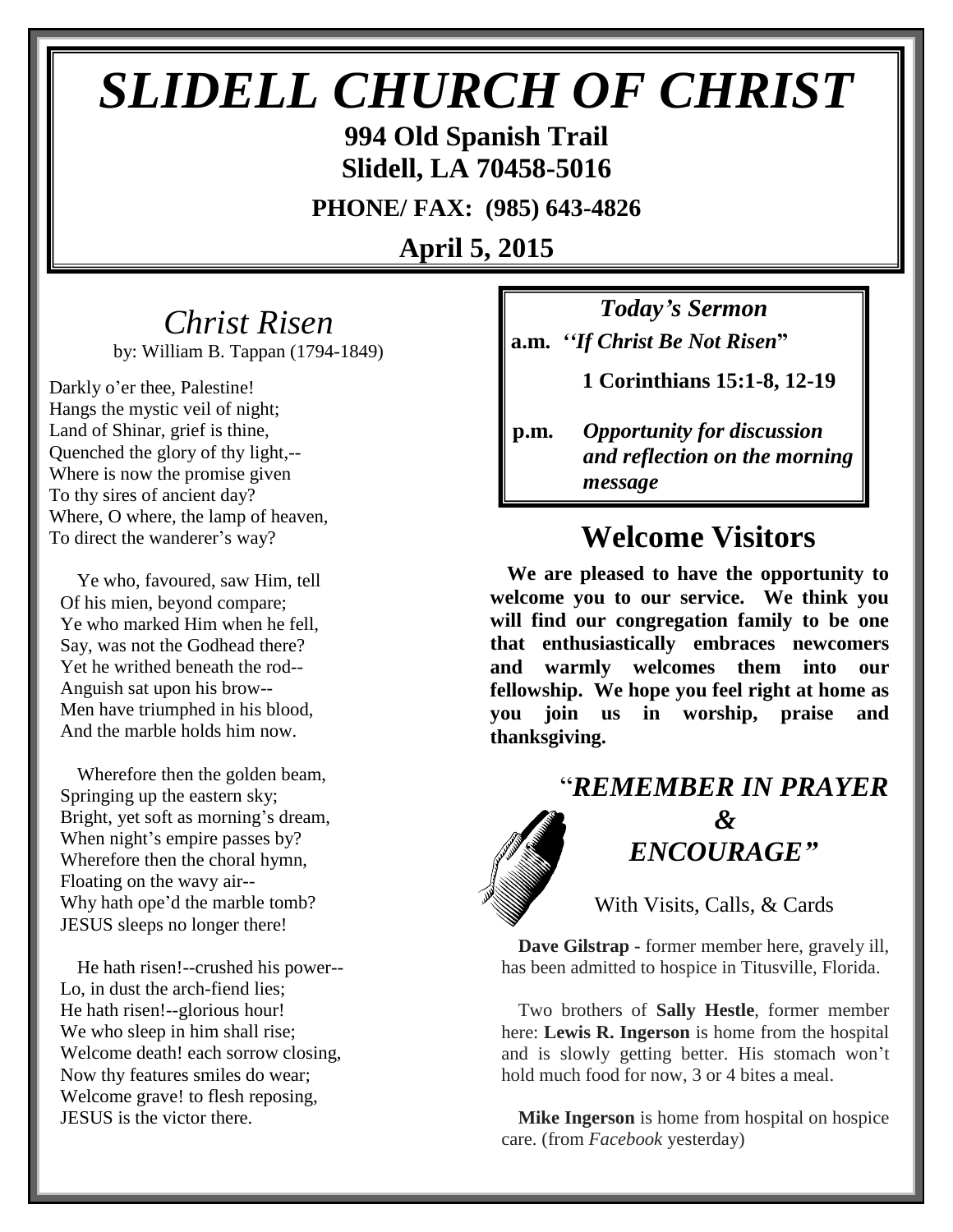**Jesse Fowler**'s first cousin, **Robert Gordon**, passed away early last week. A memorial service was held in Granada, MS was last Thursday. Fowlers may return home this coming Wednesday.

**Joshua & Christian Hankins** (grandsons of Courtney & Linda Cheri), battling recurring strep infections in Oil Trough, Arkansas, and this also threatens their mom, **Kendra Hankins**.

**Charlie** (grandson of George & Fairie Roig)**,**  experiencing better health now.

**Irvin Briant Sr., & Irvin Briant Jr.** (Gregory Briant's dad and brother) – health issues.

**Alexis Leonard** – suffering a hurt knee.

**Albert Dinapolis** – former neighbor of Joyce Carter, suffering congestive heart failure.

**Colton Roig** – for his faith-walk with the Lord.

**Janet Despenza** - continuing to recover well at home from recent cervical vertebrae surgery.

**Nayla Mustafa** – thanksgiving that she has experienced some improvement in her health.

**Harold Evans** (Sharon's husband) – had a successful surgery to remove a benign mass from his pancreas last Wednesday.

**Clara Leonard** - sore after a recent fall.

 **Sheri Roig** – having continuing medical tests renewed tomorrow.

 **Margaret Schillinger** – thanksgiving that she has made major progress in alleviating her arthritis pain and swelling.

 **Pearlington church of Christ** - struggling to be able to support a preacher.

**Pray for all who are travelling.**

**Pray for the Spanish Bible study.**

**Pray for our elders: Courtney Cheri, Dwight Jones and Gerald Molina.**

**Pray for President Obama and all our elected officials.**

**Pray for our men and women in our armed forces, both here and abroad!**

#### \* \* \* \*

#### **Some things Discussed at our Congregational Meeting last Sunday, 29 March 2015**

 The elders set forward **Hector Urbina** to serve as an additional deacon of this congregation. If no valid biblically-based objections are presented to them on why Hector should not serve in this capacity, then he will be so appointed and recognized in the near future at a date set by the elders.

 The elders announced their intentions to sell all of our present fourteen church properties, starting with donated properties not at this main 994 Old Spanish Trail address, as soon as possible. This is for the purpose of raising funds in order that we may purchase a new sufficient lot somewhere in the Slidell area north of I-12, for the erection of new church facilities.

 A committee is being formed from among our members to liaison with Evonne Machen, commercial realtor, who grew up in this congregation, to accomplish these goals. More will be announced about this committee this morning.

## FOOD FOR THOUGHT

*What Does the Bible Say about Sexual Cohabitation?* **(part 6 & final)**

Adapted from http://www.gospelway.com/morality/sexual\_coh abitation.php, accessed 24 July 2013

> Other Passages Showing God's Will for Marriage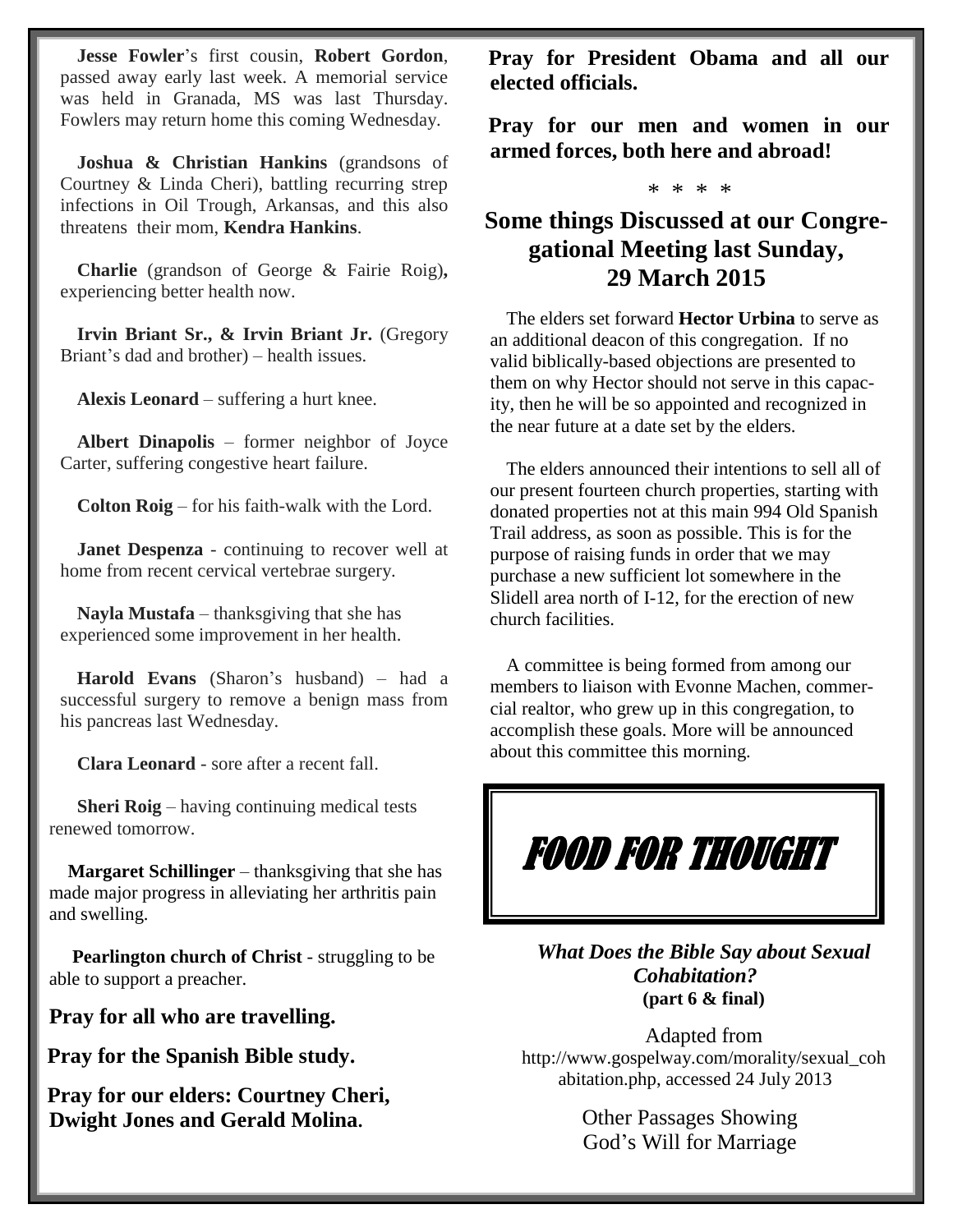#### Romans 7:2, 3

 In marriage the woman is bound to her husband as long as he lives (cf. 1 Cor. 7:39). The marriage "bond" is a lifetime commitment, and God holds people to the commitment they made, even if later they try to break it. This is what is God meant by "cleaving" to one another.

 If the woman (or man) who is married seeks to leave the marriage and have the sexual union with someone else, that person is guilty of adultery. Adultery involves having the sexual union with someone other than the one person with whom you have a lifetime marriage commitment. When a couple simply starts living together, do they

have a lifetime commitment? Do they intend to keep themselves sexually only for one another for life? If not, then they are not obeying God's command for marriage, and they have no right to the sexual union at all.

#### Matthew 19:3-9

 When a man and woman are joined in marriage, as described in Gen. 2:24, they are not to end that bond for any reason other than because their spouse has committed fornication. God has joined them and they must not separate. This is what is meant by "cleave to one another."

When a couple simply starts living together, have they committed themselves to a bond they will not separate? If not, they are not scripturally married and have no right to the sexual union.

#### Malachi 2:14-16

 God hates putting away (v. 16). Again, divorce is contrary to God's will. Why? Because marriage is a covenant (agreement) between a man and his wife (v14). God is a witness to that covenant, and He holds them to it (v14). If a man violates the covenant, he is dealing treacherously with his wife, and God will hold him accountable. [Prov. 2:17; Ezek. 16:8]

 Though this is an Old Testament passage, it shows us the definition of marriage, which Jesus said has not changed. Marriage is, by God's definition, a solemn mutual commitment between a man and woman to live together as husband and wife for life.

God holds them to that bond and will not free them from it, even if people declare them to be free.

 When a couple simply starts living together, do they have a mutual commitment to be man and wife for life - a commitment that they enter with the intent to never break it? If not, they are not obeying God's law for marriage and they have no right to the sexual union.

#### Romans 13:1-5; 1 Peter 2:13, 14

 Just as God ordained marriage, so He ordained civil law, and He requires us to obey it (unless the rulers command us to do something sinful against God's law - Acts 5:29).

 All civil governments have laws defining what constitutes marriage. God commands us to obey those laws. It follows that we have no right to consider ourselves married until we have obeyed civil laws that define us to be married.

 Obviously cohabiting couples have not obeyed the civil requirements for marriage. Therefore, they are not married and have no right to the sexual union.

 It follows from all this that people who merely live together are not married. Therefore, their relationship constitutes fornication or adultery. God will judge them for their sin. Conclusion

We began by citing evidence that cohabiting without marriage creates problems.

 But there are reasons why this is true. One major reason is that married people have made a serious lifetime commitment to do what is best for one another. They may sometimes fail to live up to their commitment. But unmarried people don't even have such a commitment! They have far less reason to treat one another by God's rules of marriage - they have not even agreed to follow those rules.

 But the main reason that marriage is better for people is not a matter of statistics or human studies. We can be sure marriage is best because God says so. God always knows what is best, and He reveals what is best in His word. So when people make a commitment to follow God's word, the result is best for everyone involved.